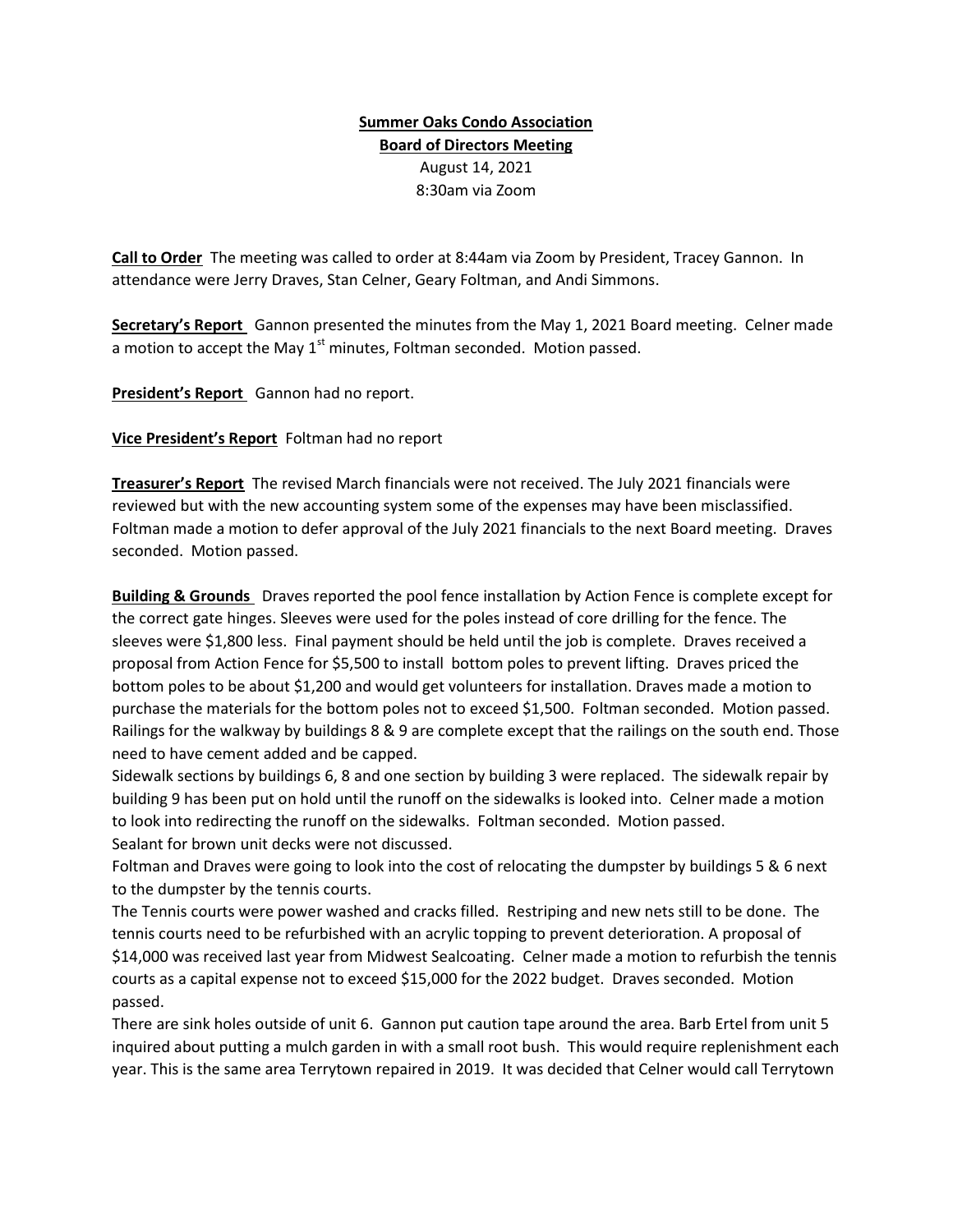to discuss the situation. Once the area is repaired and stable, the mulch garden can go in. However, only plants and flowers can be planted, no trees or bushes.

Property Manager Report The annual meeting location has not been determined. Andi will try again to see if the Ruth Culver library is accepting reservations.

Unfinished Business Buildings 8 & 9 mound system – John Kassner Jr. apparently will be building additional storage units. He claims the Association's buildings 8 & 9 mound system is on his property. He will grant SOCA an easement to allow us to use the property for the life of the mound system. Gannon reminded him that he and his father are the ones that installed the mound system. The mound system has been in existence for 40 years. Since the county does not seem to be bothered by the proximity of the proposed storage units to the mound system, the Board will not fight it. The Association will charge a water usage fee to Gene Harbort for the water he is using to water the trees and bushes he planted. Draves made a motion to give Russ Krella the authority to negotiate a water usage fee. Celner seconded. Motion passed.

New Business Unit 43 was inquiring whether the outside unit light fixtures needed to match. Yes, they do but with that being said it may be time to update the light fixtures. Respond to unit asking them to submit a fixture for approval and economical. Fixture would then be the new approved fixture going forward.

Boat slip rental rule will not allow rental of boat slips to non-SOCA residents. Rule will be voted on at next Board meeting.

Where will boat lifts be kept if John Kassner builds additional storage units? Draves recommended property to the east of building 6. Is there any space by building 8 & 9? It is doubtful the county will allow storage in the county parking lot. Andi will call Kathleen and ask if they intend to store lifts on their property. She will also call Deano to ask about locations for lifts and if the cost would change, based on the location.

Recreational easement dues increase – The Board believes it is time for the recreational easement fee to be increased. McCumber is to calculate what that new fee would be. Increase will be voted on at next meeting.

The Board debated a HOA dues increase. The 2022 budget was reviewed. The repairs budget should be increased \$17,500 since it has not been raised in years. Celner made the motion, Foltman seconded. Motion passed. The landscaping budget should be increased by \$3,000 for tree removal. Foltman made the motion, Celner seconded. Motion passed. Although we have done a number of property improvements, there are still some costly ones on the horizon. The project list was used as a reference. Since no one has an appetite for a special assessment, it would be best to raise dues to add to the reserves. Reluctantly, a motion was made by Foltman to raise dues by \$15 to \$265 per month. Draves seconded. Motion passed.

Foltman made a motion to defer the 2022 Budget approval to the next Board meeting on August 28<sup>th</sup> at 9am via Zoom. Celner seconded. Motion passed.

Other Business Since there are many new residents, information needs to be sent to unit owner's directing them where to park during snow removal.